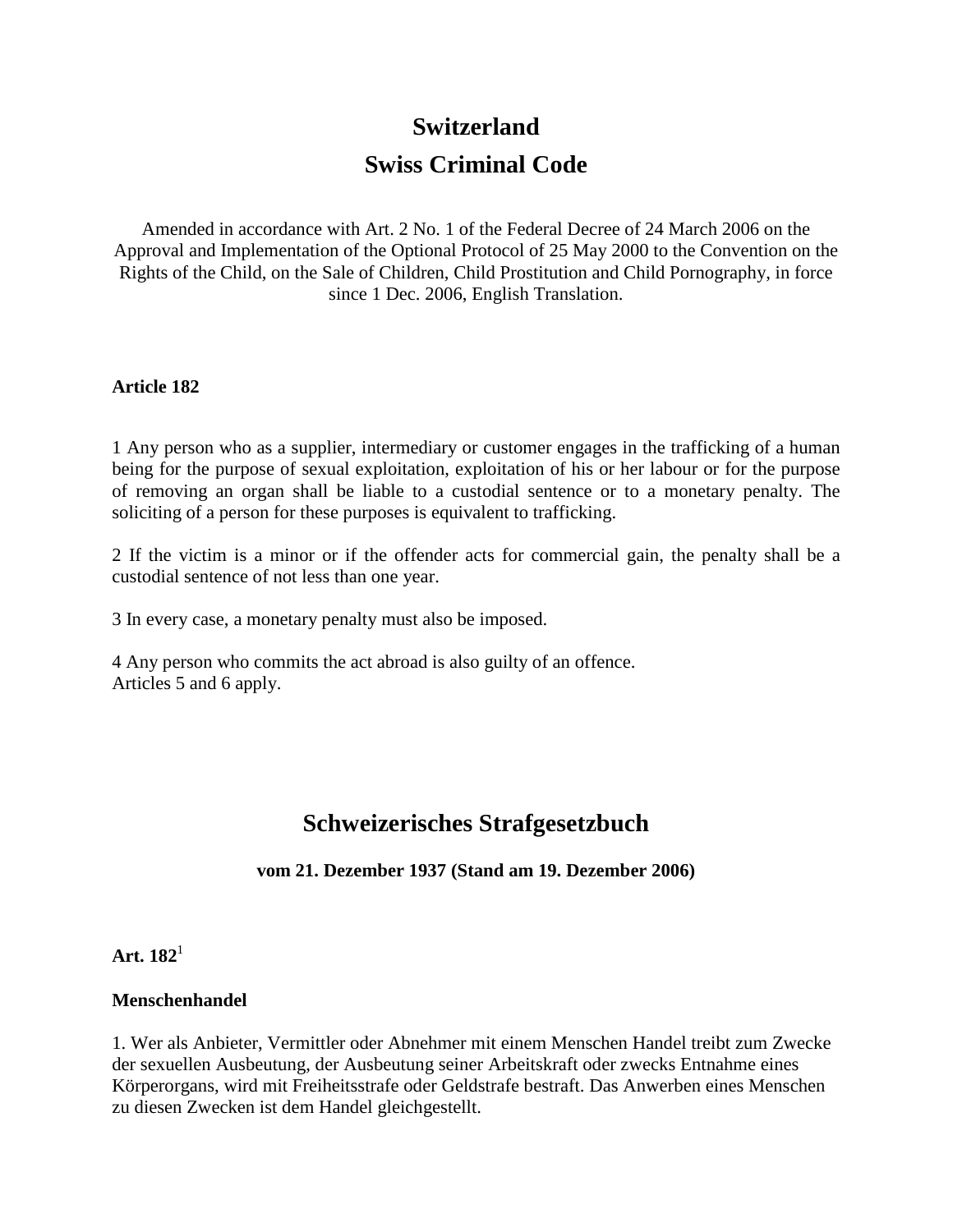2. Handelt es sich beim Opfer um eine unmündige Person oder handelt der Täter gewerbsmässig, so ist die Strafe Freiheitsstrafe nicht unter einem Jahr.

3. In jedem Fall ist auch ist auch eine Geldstrafe auszusprechen.

4. Strafbar ist auch der Täter, der die Tat im Ausland verübt. Die Artikel 5 und 6 sind anwendbar.

<sup>1</sup> Aufgehoben durch Ziff. I des BG vom 9. Okt. 1981 (AS 1982 1530; BBl 1980 I 1241). Fassung gemäss Art. 2 Ziff. 1 des BB vom 24. März 2006 über die Genehmigung und die Umsetzung des Fakultativprotokolls vom 25. Mai 2000 zum Übereink. über die Rechte des Kindes, betreffend den Verkauf von Kindern, die Kinderprostitution und die Kinderpornografie, in Kraft seit 1. Dez. 2006 (AS 2006 5437 5440; BBl 2005 2807).

# **Code pénal suisse**

# **du 21 décembre 1937 (Etat le 19 décembre 2006)**

## **Art. 182**<sup>1</sup>

## **Traite d'êtres humains**

1. Celui qui, en qualité d'offreur, d'intermédiaire ou d'acquéreur, se livre à la traite d'un être humain à des fins d'exploitation sexuelle, d'exploitation de son travail ou en vue du prélèvement d'un organe, est puni d'une peine privative de liberté ou d'une peine pécuniaire. Le fait de recruter une personne à ces fins est assimilé à la traite.

2. Si la victime est mineure ou si l'auteur fait métier de la traite d'êtres humains, la peine est une peine privative de liberté d'un an au moins.

3. Dans tous les cas, l'auteur est aussi puni d'une peine pécuniaire.

4. Est également punissable celui qui commet l'infraction à l'étranger. Les art. 5 et 6 sont applicables.